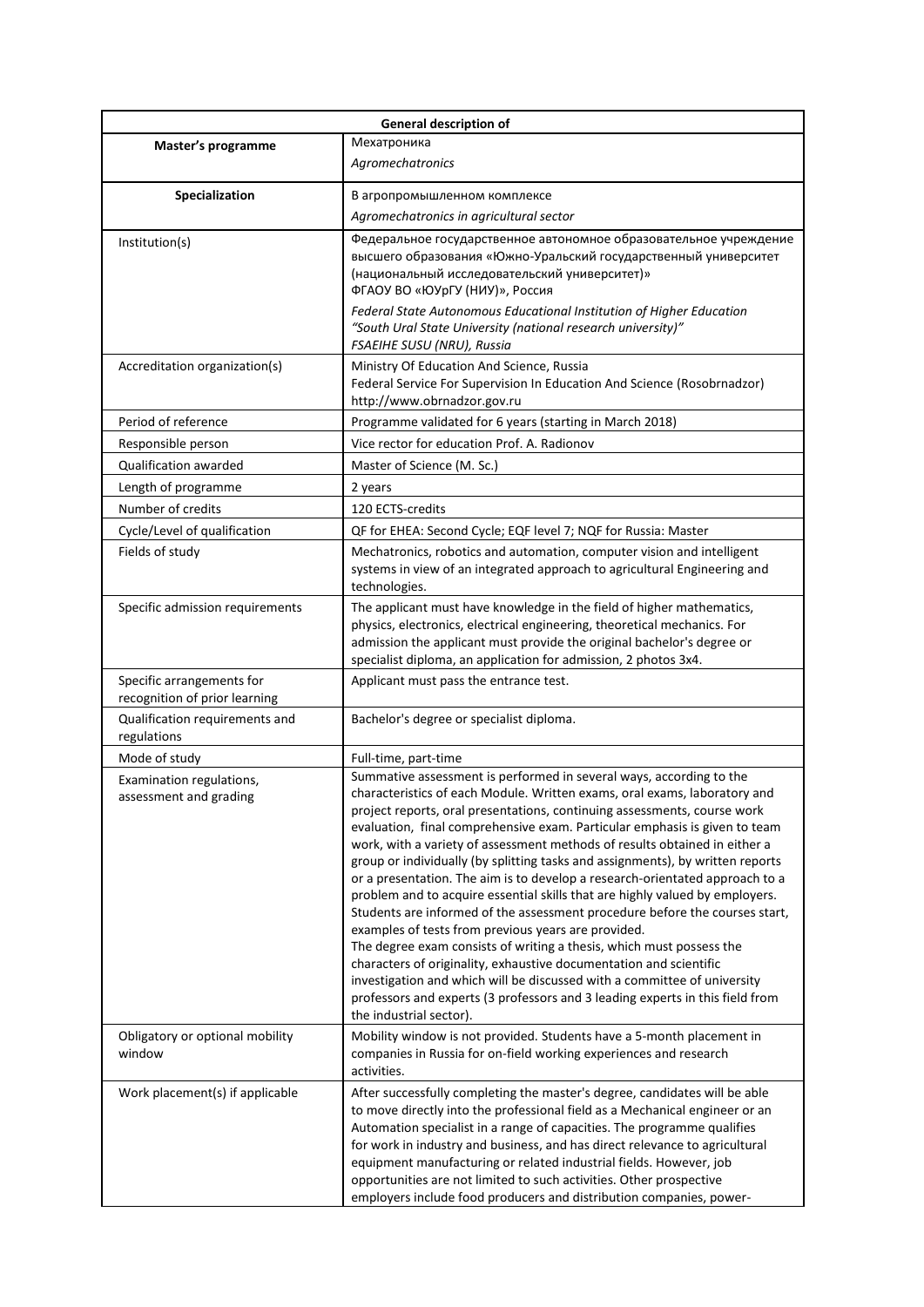|                                       | intensive industry, consulting companies, offshore industry,<br>transportation companies and the public sector. In the Chelyabinsk<br>region, examples of such companies are «Uvelka», «Makfa» and other<br>companies in the food industry.                             |
|---------------------------------------|-------------------------------------------------------------------------------------------------------------------------------------------------------------------------------------------------------------------------------------------------------------------------|
| Occupational profiles of<br>graduates | Electrical Engineer, Mechanical Engineer, Automation Specialist.                                                                                                                                                                                                        |
| Access to further studies             | The programme also qualifies candidates for a career in research, and<br>doctoral studies in engineering in areas related to the management,<br>regulation and development of mechanical components and systems. It<br>also gives ability to continue education in PhD. |

## **Programme Profile Statement**

The MA Mechatronics is a 24-month Master's programme. This two-year master qualification provides students with specialized knowledge and professional engineering skills to prepare them for a career in the rapidly-growing fields of mechatronics, robotics and automation, computer vision and intelligent systems in view of an integrated approach to agricultural Engineering and technologies. Graduates of the Master Degree in Agromechatronic Engineering are professionally qualified to work scientifically in the field of mechatronics applied to agricultural issues. The programme includes specialized courses in control systems, computer vision, robotics, embedded systems, and data analytics. Students also have the opportunity to select electives from across the University.

With their management qualifications, they are able to work in interdisciplinary and international teams to solve complex mechatronic tasks. Graduates have the ability to adapt quickly and are flexible in dealing with a variety of tasks and problems from different fields. Having a qualification in intercultural communication, they are able to communicate easily in different languages with people from different countries.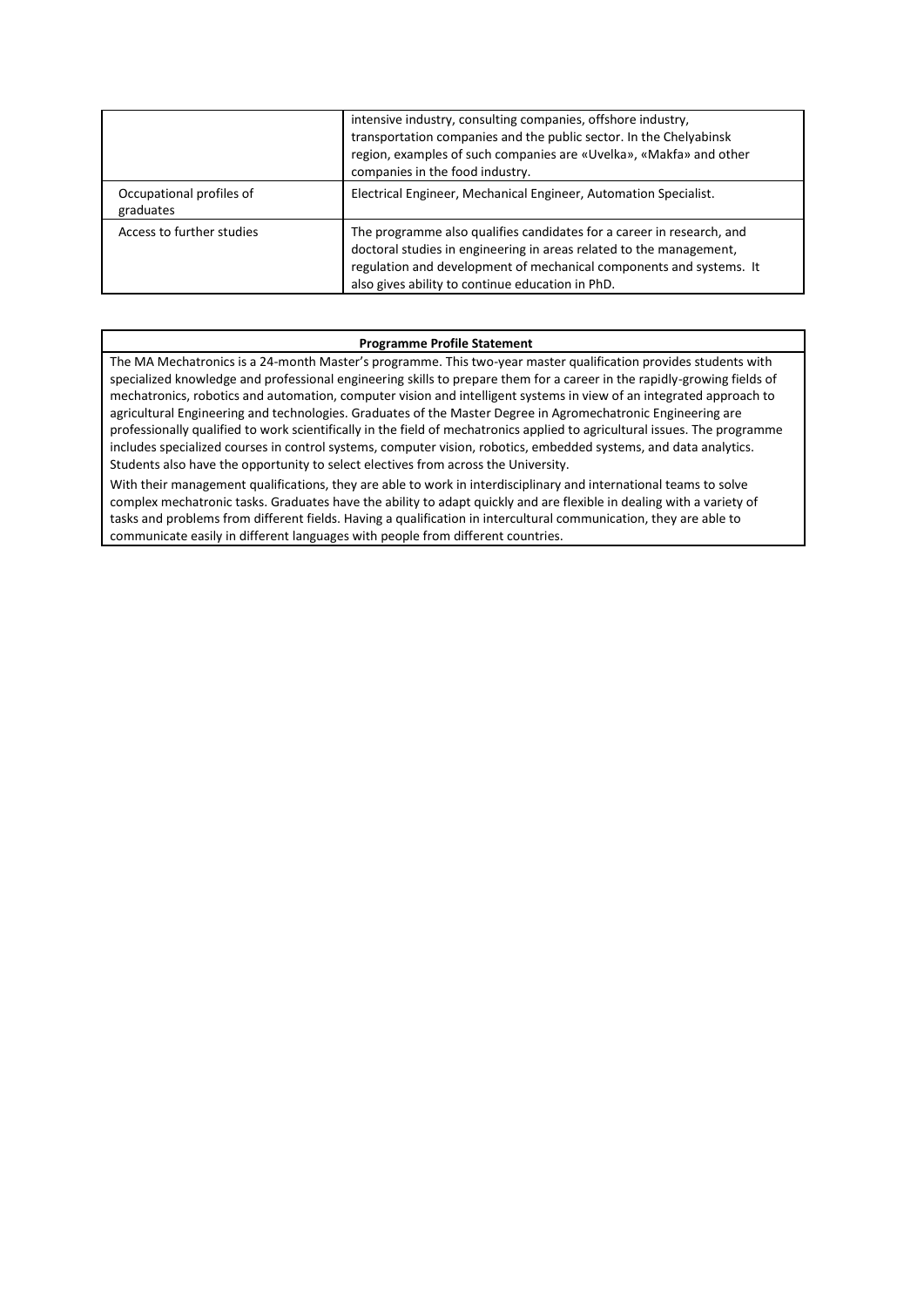| <b>Programme Learning Outcomes</b>                            |                                                                                                                                                                                                                                                                                                                                                                                                                                                                                                                                                                      |  |  |  |  |
|---------------------------------------------------------------|----------------------------------------------------------------------------------------------------------------------------------------------------------------------------------------------------------------------------------------------------------------------------------------------------------------------------------------------------------------------------------------------------------------------------------------------------------------------------------------------------------------------------------------------------------------------|--|--|--|--|
| On competition of this programme, students should be able to: |                                                                                                                                                                                                                                                                                                                                                                                                                                                                                                                                                                      |  |  |  |  |
| LO1.                                                          | Manage to improve their intellectual and general cultural level. Possess the ability to improve thinking<br>skills in accordance with the laws and requirements of logic.                                                                                                                                                                                                                                                                                                                                                                                            |  |  |  |  |
| LO2.                                                          | Apply the basic physical and mathematical laws of the functioning of mechatronic complexes and their<br>elements. Use methods of synthesis and research of intelligent control systems, modern scientific<br>methodology, new research methods. Use methods of mathematical modeling of complex<br>mechatronic systems.                                                                                                                                                                                                                                              |  |  |  |  |
| LO3.                                                          | Use methods of application of intelligent systems in the field of building control systems for mechatronic<br>and robotic devices in agromechatronics. Design and implement intellectual control system according to<br>specified criteria of functioning. Possess the skills of designing information systems and their elements;<br>skills of organization, management and communication with colleagues in the implementation of<br>production and research activities.                                                                                           |  |  |  |  |
| LO4.                                                          | Apply methods of formal, fuzzy and combinatorial logic; mathematical methods for the construction<br>and training of neural networks, adaptive and self-adjusting systems. Manage to implement intelligent<br>control algorithms using numerical methods of solution; correctly and efficiently choose different<br>types of drives for specific industrial mechatronic systems, use microprocessor control devices in<br>typical drives. Possess the skills to build mathematical models of intelligent systems and their<br>implementation using typical software. |  |  |  |  |
| LO5.                                                          | Use the basic concepts, definitions, characteristics and classification of controllers, interfaces; system<br>of commands, principles of construction and methods for implementing mechatronic systems based<br>on industrial controllers. Apply the principles of building information systems and their elements,<br>principles of building industrial SCADA-systems.                                                                                                                                                                                              |  |  |  |  |
| LO6.                                                          | Apply principles of patent research; analyse the current state of the main areas and branches of<br>mechanical engineering; basics of collecting information on research topics. Evaluate patent and other<br>research related to intellectual property. Possess skills in compiling reports on patent and other<br>research in the field of intellectual property.                                                                                                                                                                                                  |  |  |  |  |
| LO7.                                                          | Use the main types and elements of projects; major principles, sources, forms and principles of<br>organization of project financing. Manage to calculate the performance indicators of various project<br>options and choose the best option. Possess planning, cost management and project control skills;<br>project risk management skills.                                                                                                                                                                                                                      |  |  |  |  |
| LO8.                                                          | Use the main requirements of regulatory legal acts to production processes, rooms, machines,<br>equipment in terms of ensuring technospheric safety. Manage to use the main methods of protecting<br>production personnel and the public from the possible consequences of accidents, catastrophes,<br>natural disasters. Possess the skills of an informed choice of well-known devices, systems and methods<br>for ensuring technospheric safety.                                                                                                                  |  |  |  |  |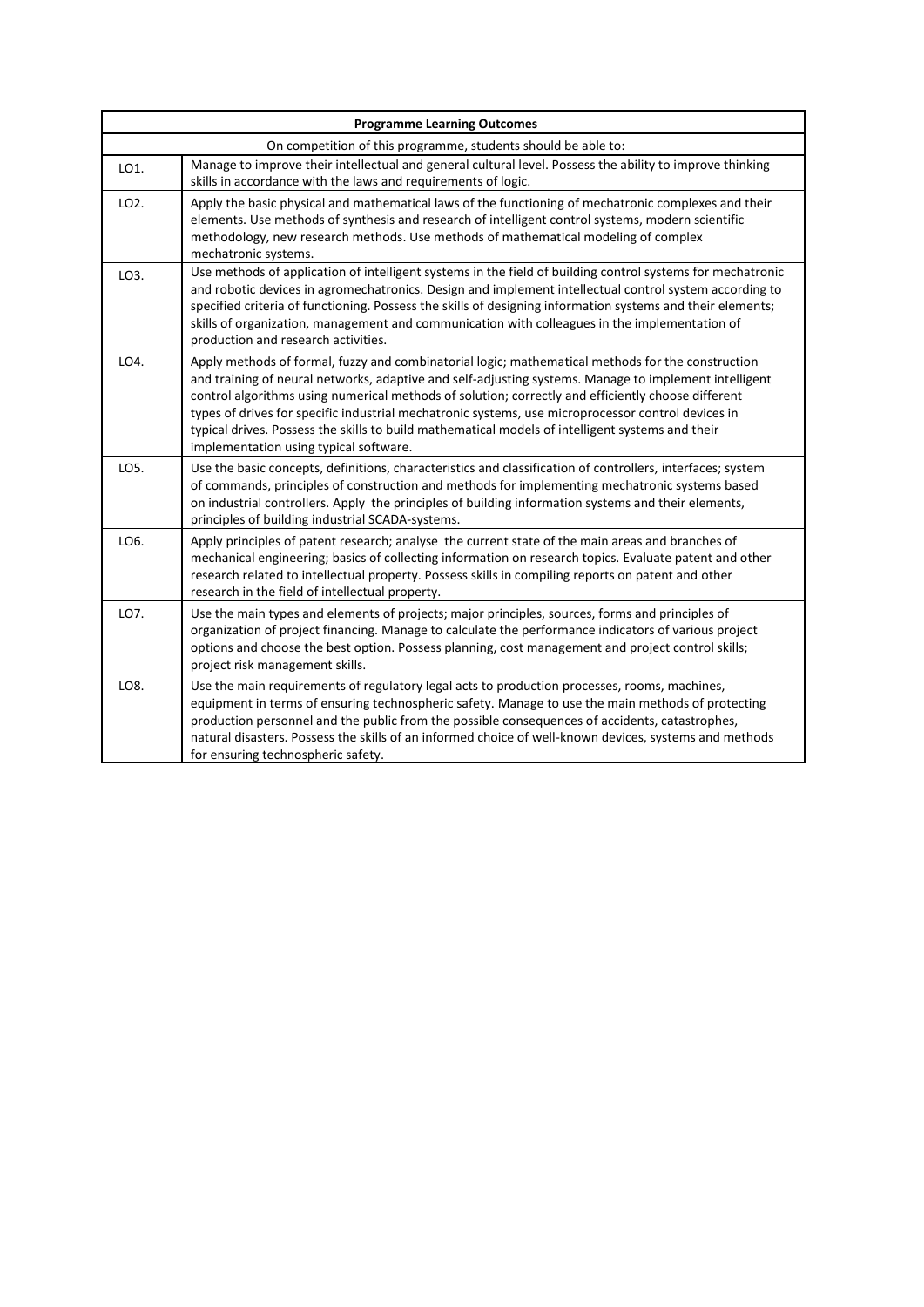| The Programme Module Structure     |                                                                       |     |  |  |  |  |
|------------------------------------|-----------------------------------------------------------------------|-----|--|--|--|--|
| Year 1 (Two semesters of 15 weeks) |                                                                       |     |  |  |  |  |
| Code                               | <b>Title</b>                                                          |     |  |  |  |  |
| CU1                                | Intellectual property protection                                      |     |  |  |  |  |
| CU2                                | Theory of the experiment                                              |     |  |  |  |  |
| CU3                                | Information systems in mechatronics and robotics                      |     |  |  |  |  |
| CU4                                | CAD systems                                                           | 5   |  |  |  |  |
| CU5                                | Technical equipment for automation and control of mechatronic systems | 5   |  |  |  |  |
| CU <sub>6</sub>                    | Intership                                                             | 10  |  |  |  |  |
| CU7                                | Project management                                                    | 3   |  |  |  |  |
| CU <sub>8</sub>                    | Geopolitics                                                           | 2   |  |  |  |  |
| CU <sub>9</sub>                    | Software and system functions of controllers                          | 5   |  |  |  |  |
| CU10                               | Methods of artificial intelligence in mechatronics                    | 5   |  |  |  |  |
| CU11                               | Design of mechatronic systems                                         | 5   |  |  |  |  |
| <b>CU12</b>                        | Intership                                                             | 10  |  |  |  |  |
| Year 2 (Two semesters of 15 weeks) |                                                                       |     |  |  |  |  |
| CU13                               | Technosphere safety                                                   | 4   |  |  |  |  |
| <b>CU14</b>                        | SCADA systems in automated production                                 | 5   |  |  |  |  |
| <b>CU15</b>                        | Management of industrial mechatronic systems                          | 6   |  |  |  |  |
| CU16                               | Supercomputer modeling of mechatronic systems                         | 5   |  |  |  |  |
| CU17                               | Intership                                                             | 10  |  |  |  |  |
| <b>CU18</b>                        | Undergraduate practice                                                | 24  |  |  |  |  |
| <b>CU19</b>                        | State final examination (Individual project and thesis)               | 6   |  |  |  |  |
|                                    | <b>Total credits</b>                                                  | 120 |  |  |  |  |